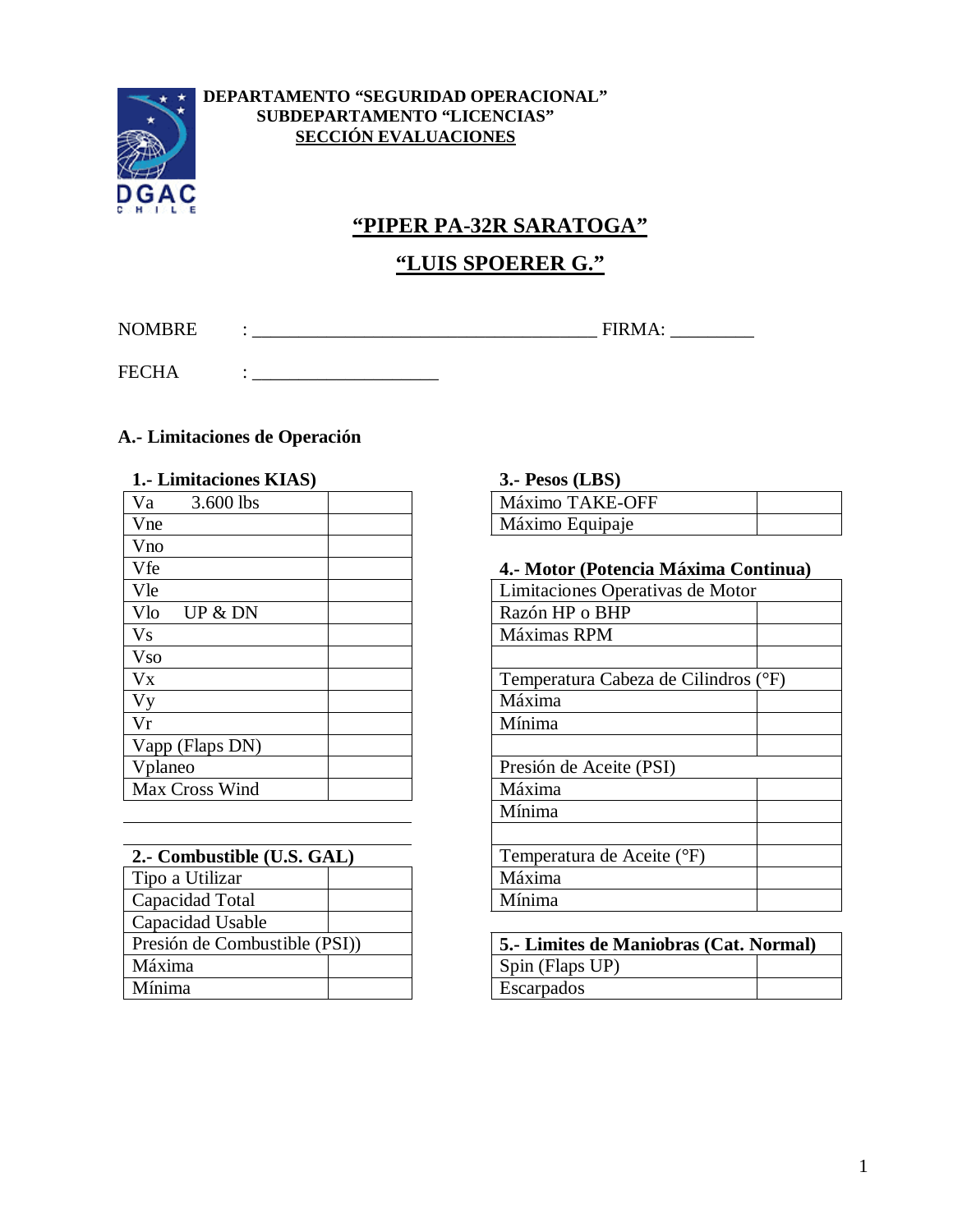# **B.- Emergency Procedure**

# **1.- ENGINE POWER LOSS DURING TAKEOFF (Airplane on ground)**

# **a.- If sufficient runway remains:**

Throttle \_\_\_\_\_\_\_\_\_\_\_\_\_\_\_\_\_\_\_\_\_\_\_\_\_\_

Brakes \_\_\_\_\_\_\_\_\_\_\_\_\_\_\_\_\_\_\_\_\_\_\_\_\_\_

Land straight ahead

# **b.- If not sufficient runway remains:**

| Throttle             |  |
|----------------------|--|
| Mixture              |  |
| Master/ALT           |  |
| <b>Fuel Selector</b> |  |
| <b>Magnetos</b>      |  |
| <b>Brakes</b>        |  |

#### **2.- ENGINE POWER LOSS DURING TAKEOFF (Airplane in Flight)**

| a.- If sufficient runway remains:     |  |
|---------------------------------------|--|
| Flaps                                 |  |
| Throttle                              |  |
| Land straight ahead                   |  |
|                                       |  |
| b.- If not sufficient runway remains: |  |
| Airspeed                              |  |
| <b>Landing Gear</b>                   |  |
| <b>Fuel Selector</b>                  |  |
| <b>Electric Fuel Pump</b>             |  |
| Mixture                               |  |
| Alternate Air                         |  |
|                                       |  |